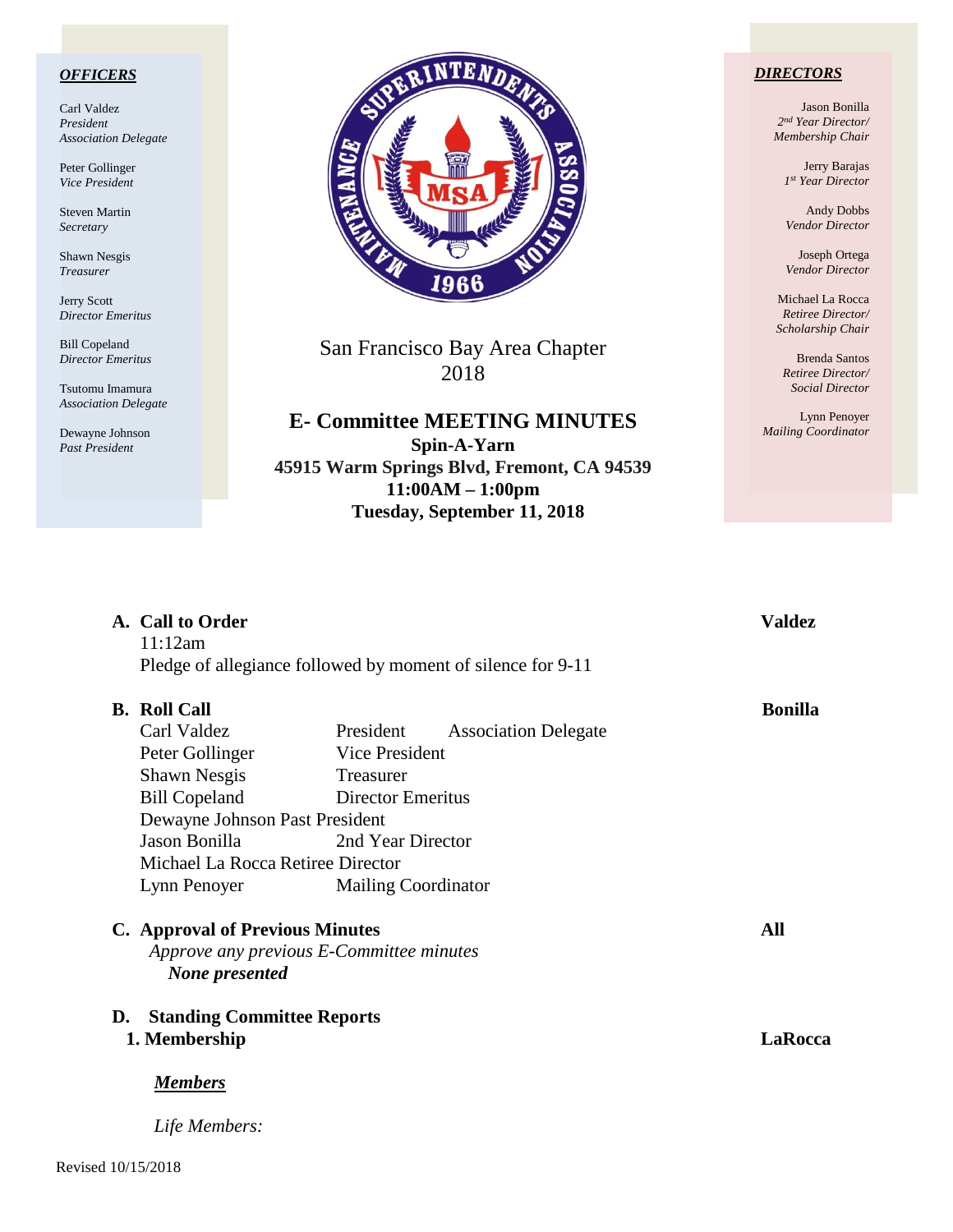*Regular Members: Vendor Members: Total Members: 345*

## **2. Life Members LaRocca/Santos**

Leon Gervin is still confirmed as our life member of honor at the holiday luncheon on December 6<sup>th</sup>.

## **E. Vendors Report Dobbs/Ortega**

- None
- 1. Soap Box Vendor August *X*

**F. Association Report Imamura**

1. Executive Board President visit – September 20, informal dinner Discussion was had regarding dinner with the association president before next month's meeting.

2. Conference – October 2 thru 5 – Discussion on who will be attending the conference in October.

## **G. Training Coordinator All**

60+ reported at last training.

# **H. Scholarships LaRocca/Imamura**

M. La Rocca reported that revisions to the scholarship application will be sent to the committee soon for inclusion on the agenda for October or November.

**I. Golf Tournament Committee Report <b>Committee Report Ortega** *X*

## **J. Social Committee All**

Discussion regarding cancelled casino trip and plans to invite Redwood Empire for the 2<sup>nd</sup> attempt in the near future.

## **K. Treasurer's report Communistic Seconds** Research Nesgis **See Handout**

| Account totals:       |               |  |
|-----------------------|---------------|--|
| <b>Basic Checking</b> | $\mathcal{S}$ |  |
| Savings               | \$            |  |
| <b>TOTAL</b>          | \$            |  |
|                       |               |  |

*Vote to accept report: Moved by M. La Rocca, 2nd by D. Johnson, all Ayes*

# **L. Technology/Regonline Report Bonilla/Nesgis**

*1. Status of Regonline* – Susie working with Shawn and Jason to clean up the reg online data and processes.